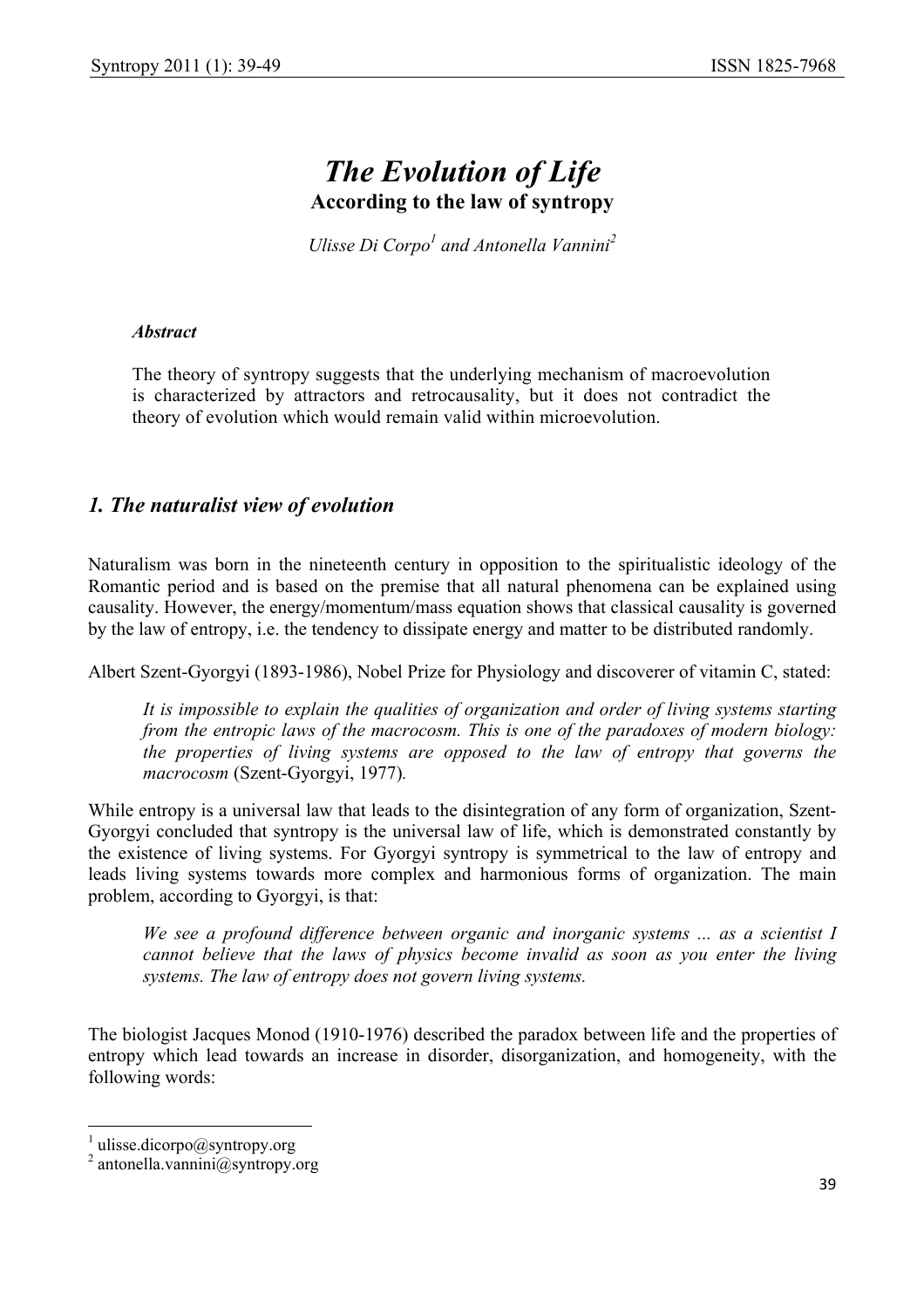*Man must at last finally awake from his millenary dream; and in doing so, awake to his total solitude, to his fundamental isolation. Now does he at last realize that, like a gypsy, he lives on the boundary of an alien world deaf to his music, indifferent to his hopes, his sufferings, his crimes* (Monod, 1971)*.*

Naturalism is based on cause-effect explanations, governed by the law of entropy, and leads to a vision of the universe governed by laws that deny life, in which life is just a highly unlikely episode.

Naturalism tries to overcome this entropic vision by providing negentropic properties to chance, random mutations. According to naturalism life originated and evolves thanks to chance, that is without any apparent cause. Einstein used to say that the use of chance shows the incompleteness of a theory. "*God does not play dice!*" he exclaimed trying to emphasize the fact that a scientific theory must make use of causality and should avoid resorting to chance. The use of chance puts naturalism in contradiction with its fundamental premise, namely that all natural phenomena can and should be explained using causality.

The theory of syntropy extends causality to retrocausality and supercausality and shows that the negentropic properties, that naturalists attribute to chance, are typical of retrocausality and supercausality. By doing so, the theory of syntropy extends causality to those aspects of life, organization, order and complexity that today are explained using hypothetical negentropic properties attributed to chance.

Albert Szent-Gyorgyi suggested the existence of a force symmetric to entropy:

*A major difference between amoebas and humans is the increase of complexity that requires the existence of a mechanism that is able to counteract the law of entropy. In other words, there must be a force that is able to counter the universal tendency of matter towards chaos and energy towards dissipation. Life always shows a decrease in entropy and an increase in complexity, in direct conflict with the law of entropy.*

*- The concept of species*

Cataloging and classifying living organisms is one of the oldest and main objectives of biology and is referred to as "taxonomy". The term comes from the Greek word *taxis* (ordering) and *nomos* (rule). In biology, a taxon (the plural is taxa) is a taxonomic unit, a group of real organisms, morphologically distinguishable and / or genetically recognizable from others as a unit with a precise location within the hierarchy of the taxonomic classification. Carl Linnaeus (1707-1778), the father of taxonomy, based the classifications mainly on the external features of living things and this procedure is sometimes referred to as "Linnaean taxonomy". Only later taxonomy was expanded to anatomy, i.e. the skeleton and soft parts, and molecular and genetic information. Morphological taxonomy attempts to classify living beings according to their similarities, using neutral and objective descriptions.

Taxonomy is an empirical science which uses ranks, including, among others: kingdom, phylum, class, order, family, genus, species. In zoology, the nomenclature for the more important ranks is strictly regulated by the ICZN Code (International Commission on Zoological Nomenclature), whereas taxonomy itself is never regulated, but is always the result of research in the scientific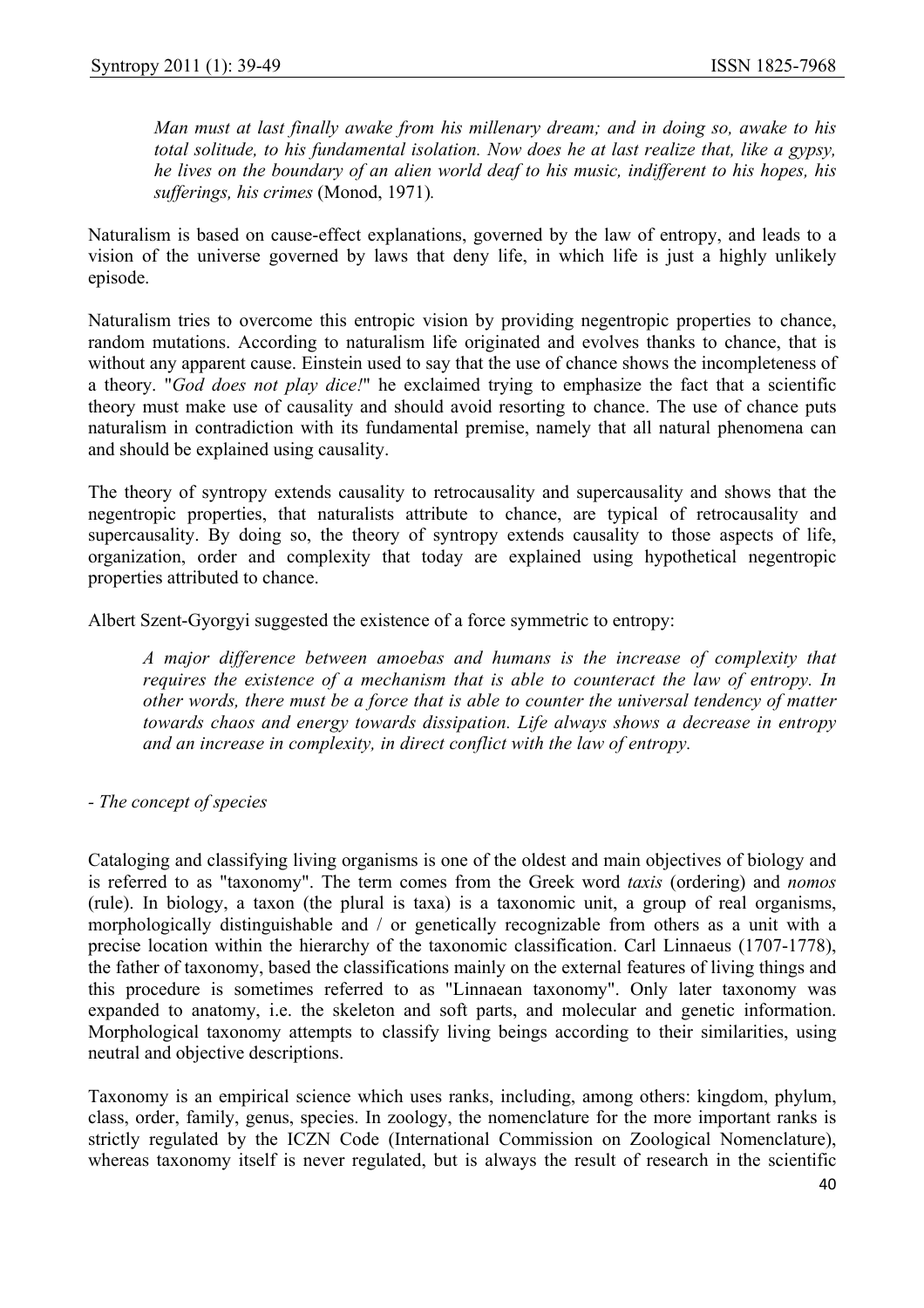community. How researchers arrive at their taxa varies. It depends on the available data, and resources and methods can vary from simple quantitative or qualitative comparisons of striking features to elaborate computer analyses of large amounts of DNA sequence data.

For this reason, researchers can produce different classifications due to a series of subjective choices. For example:

- − Depending on which features we choose to consider, the classifications can change.
- − The similarity values used in statistical analyses can be changed, and this can lead to place individuals into taxa that are close to the critical values of similarity.

To overcome the limitations of subjective choices genetic taxonomy was developed. Genetic taxonomy is based on the idea that couples that produce fertile progeny belong to the same taxa. The genetic approach classifies species according to their ability to produce fertile offspring under conditions of natural life. If organisms produce fertile offspring only when artificially crossed, in captivity or breeding, they are counted in different species. For example, a mule is the product of a horse and donkey, and is barren. The genetic approach therefore leads to catalog horses and donkeys as different species.

Biological taxonomy is therefore divided mainly into morphological taxonomy, which takes into account the external features (morphospecies) and genetic taxonomy which takes into account fertility (genospecies). Depending on whether the emphasis is put on the genetic (fertility) or morphological (features) the boundaries between species can vary. In the case of donkeys and horses there are two genospecies and one morphospecies, since they are indistinguishable on the basis of their external features, and therefore belong to the same morphospecies, but do not produce fertile offspring, and therefore do not belong to the same genospecies. To overcome this discrepancy, the base type classification was introduced which takes into account both classifications: the reproductive behavior and the morphological features. However, even the base type classification has not managed to produce generally accepted taxa. The geneticist W. Gottschalk says "*Despite decades of research, the definition of species as a biological unit presents great difficulties. To date there is still no single definition that meets all the requirements*." The common definition of species, genospecies, morphospecies and base type, are imprecise, since they do not permit a clear and always valid delineation among taxa. By applying different definitions of species, inevitably the boundaries change. This raises the question whether it is possible to define higher taxonomic units that encompass the concepts of both genetic and morphological species.

#### *- Microevolution*

Charles Darwin (1809-1892), in *The Origin of Species* (1859), described the variability among species and the fact that in the long-term population size remains constant, despite the overproduction of progeny. Darwin concluded that only the best and fittest individuals survive and become the parents of the next generation. This process of natural selection would be enhanced by genetic drift, i.e. the tendency of alleles, which are responsible for the particular ways in which the hereditary features manifest, to randomly combine during reproduction. Positive combinations would increase the chances of survival and would be therefore selected, becoming a common feature. Only random variations (mutations) which directly or indirectly benefit the possibilities of survival and contribute to evolutionary progress are selected whereas deleterious mutations are mostly eliminated. This mechanisms favors advantageous mutations and plays an important positive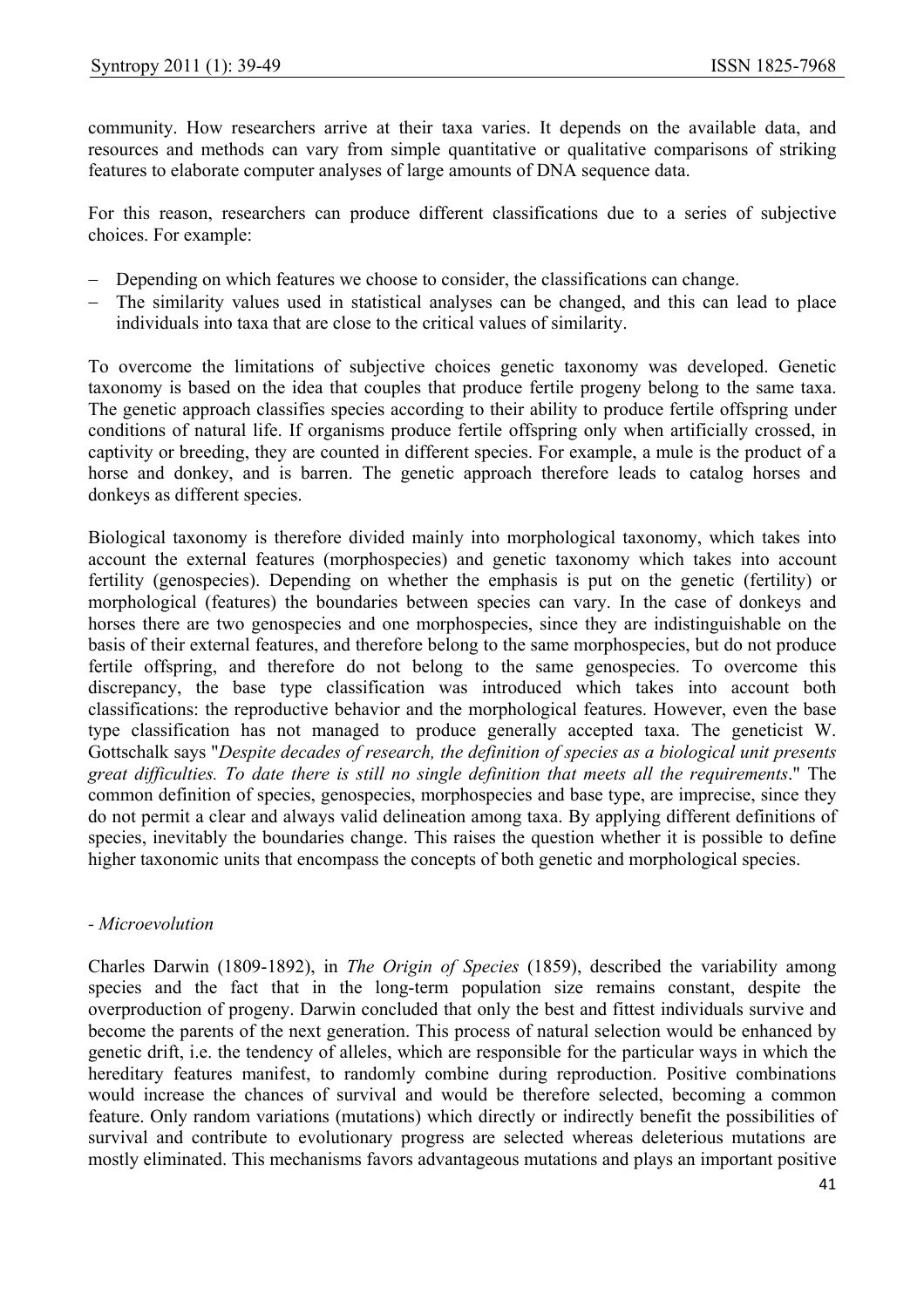role in the evolutionary process. For Darwin, natural selection and genetic drift are the key elements of the evolutionary process.

However, it is generally accepted that the mechanism of natural selection and genetic drift operate only within the context of microevolution.

The terms microevolution and macroevolution were introduced in 1927 by Philiptschenko, where:

- − *Microevolution* indicates the selection of features within the same species, for example: quantitative changes of organs and structures of existing bodies.
- − *Macroevolution* indicates the evolution of new features, for example: the development of organs, structures and forms of organization with qualitatively new genetic material.

The function of microevolution is to optimize existing structures, while the function of macroevolution would be to develop for the first time, or from scratch, structures with new functions.

An example of microevolution is provided by seeds carried by wind, which fail to germinate in soils polluted by heavy metals. In landfills in Britain it was observed that a minority of seeds can germinate, grow and make seeds that can colonize soils polluted by heavy metals. These offspring show the inability to re-cross with their parental plants growing on normal uncontaminated soils. Based on the definition of genospecies, one can therefore say that a new species is born. Can this processes be used as evidence of the development of a new specie with new information? Genetic analysis shows that these new plants, that can grow on contaminated soils, have not developed a new character, but the tolerance to the high content of heavy metals derives from the fact that the absorption of minerals from the soil is limited. The genetic information has been limited, and it is not an evolutionary progress due to new information. The example of plants colonizing mine landfills, as well as other examples of this type, proves that the process of microevolution should not be considered a development towards higher forms, but an impoverishment of the genetic information. It is a specialization the creation of a race with depleted genetic information. These plants are more tolerant to heavy metals, but are less adjustable to environmental changes and are more at risk of extinction. When this process of selection is repeated, it results in massive depletion of the genetic information. These new breeds are more suited to specific environments, more specialized, but also less flexible.

Another example of microevolution is provided by the cheetah, the fastest mammal on the planet. The depletion of the genetic information, due to specialization, is not reversible and tends to bring this specie to extinction. Despite its extraordinary abilities as a predator, the cheetah is endangered because of its very low genetic variability and information which makes the species all very similar. This specialization leads to illnesses, a high percentage of abnormal sperm, the fact that after hunting these predators are so tired that they become unable to defend their prey from other competitors, such as lions, leopards and hyenas, and an insufficient capacity for adaptation that increases the risks of extinction.

Speciation, i.e. the formation of new species, observed to date is limited to microevolution processes of specialization governed by natural selection which selects the genetic potentials of species. Observations suggest that species start from a condition in which large quantities of genetic information and potential is available; gradually this potential is reduced as a result of natural selection, guided by events of colonization and isolation. This reduction of the original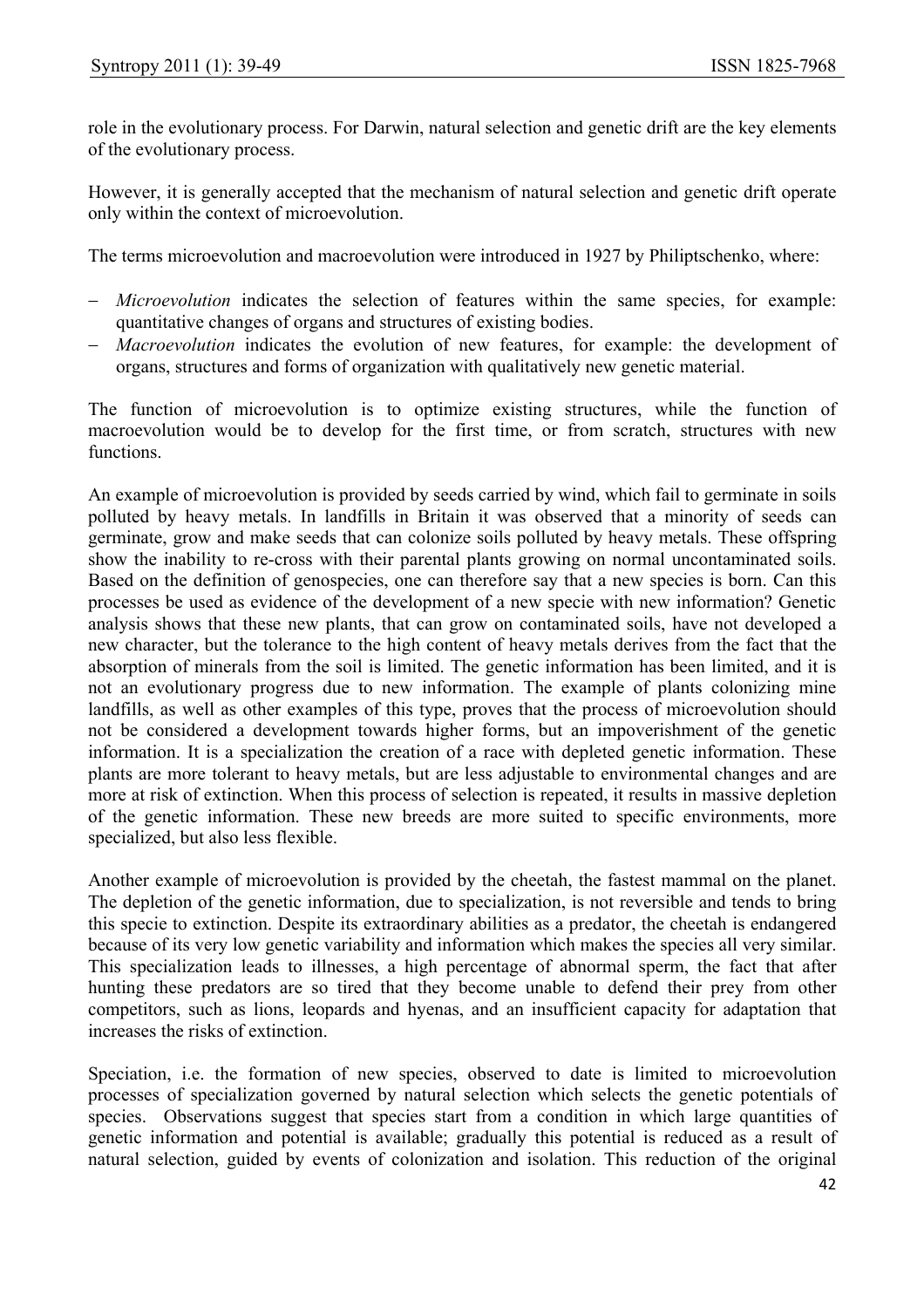variability of genetic information allows the colonization of new habitats, but limits future possibilities of adaptability. Speciation, as it is known today, is based on the loss of genetic information due to particular environmental conditions and the processes of specialization.

An important role in microevolution is played by genetic drift, i.e. by the recombination of parental genes during sexual reproduction that leads to the formation of a virtually unlimited number of new combinations. The biological importance of sexual reproduction is explained by the fact that it enhances the possibilities of natural selection. But, since genetic recombination does not produce anything new, natural selection is confined only within microevolution. No new genetic material is formed, but only pre-existing genes and alleles are recombined, mixed and selected.

#### *- Macroevolution*

Unlike microevolution, which is based on genetic drift, natural selection and speciation which progressively reduce the genetic information, macroevolution requires mechanisms that can increase and produce new information. However, so far, only microevolution processes of specialization have been observed. Evolutionary factors such as natural selection, genetic drift and isolation do not seem to provide explanations regarding macroevolution. Consequently the term macroevolution has been understood and is understood in very different ways:

- − Some authors use it to indicate mechanisms other than Darwin's gradualism which are insufficient to explain the development of new complex organs (such as the development of wings or legs, etc.).
- − Others use it in a descriptive way, without any comment on the mechanisms.
- − Some use it to indicate evolution beyond the species level. The difference between microevolution and macroevolution becomes the border between species.
- − Sometimes a distinction is made by discipline: macroevolution is studied by paleontologists whereas microevolution by biologists.
- − The boundaries between microevolution and macroevolution are considered to be fluctuating and it is not possible to distinguish between these two terms.
- Others reject the term macroevolution on the grounds that there is only one evolutionary mechanism.

Genetic mutations appear spontaneously in nature (without apparent causes) and can also be artificially induced or favored, for example by treatment with chemicals, radiation and temperature changes. However artificial mutations limit evolution to the field of microevolution. Empirical findings show that these mutations help explain the separation of a parental species into two or more species (speciation), but they do not explain the increase in information. Offspring specialize in different directions, but cannot increase their information.

One wonders then:

- − if there are known mechanisms that explain macroevolution;
- − if there are clues that suggest that macroevolution is possible;
- − if the equation *microevolution + time = macroevolution* is correct.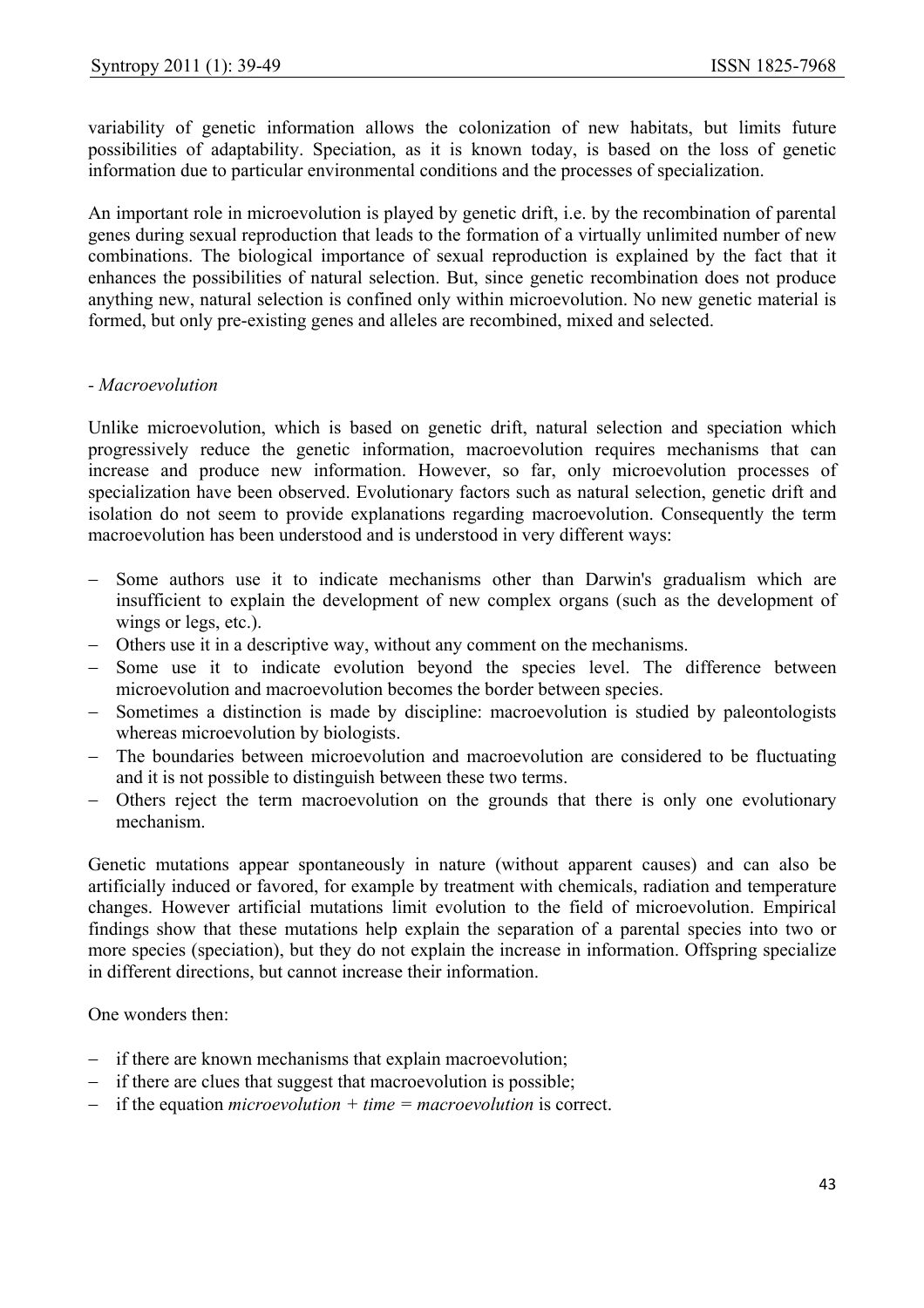A first consideration about the action of natural selection is that a series of mutations that should initiate the development of a new organism (macroevolution) would survive only if every single change causes a selective advantage or, at least, not a disadvantage. This means that the evolution of a new organ or structure cannot go through intermediate stages which are disadvantageous and would not survive natural selection. Living systems must be able to survive in each stage of the evolutionary process. For this reason it is difficult to explain the development of complex organs, since the intermediate stages would result in a disadvantage which would be eliminated by natural selection.

In the formation of new organs and structures, in general, a selective advantage is given only after their completion. The early stages of a new body represent a pure waste of material and until the process is completed do not offer any selective advantage. Therefore, incomplete intermediate forms would be eliminated by the mechanism of natural selection. The biological value of an organ is given only when the various functions can interact. Simulating the evolution of new organs using computer software, advantageous intermediate stages should be achieved in a very limited period of time; but neither the computational or biological models can account for these quick intermediate stages of evolution. Advantageous intermediate stages require information on mechanisms, rates of mutation and recombination, suitable and appropriate selection criteria and population size, which in simulations need to be introduced artificially (from outside) showing that the processes of macroevolution require good technology, good programs and software, but there is no known natural source that can provide these resources, programs and information. From the evolutionary point of view, the unsolved question is not about the existence of advantageous mutations, but the possibility of the development of new genetic material and new structures.

Darwin believed that similar features are hereditary, for example children resemble their parents, and for this reason he argued that similar species, such as chimpanzees and humans, should have common ancestors. This hypothesis requires the existence of numerous intermediate links which should testify the evolution between chimpanzees and humans, but these links are missing and have not been found so far. Occasionally there are fossils that are interpreted as links, but their interpretations have resulted fundamentally controversial. Phylogenetic theory cannot completely ignore the fact that these links are missing. Darwinists try to explain their absence by saying that evolutionary processes took place in marginal populations with a low probability of fossilization.

The theory of macroevolution also maintains that affinities should be interpreted as convergences. But, how can an evolutionary process without a tendency converge towards similar results? The convergence is usually explained by saying that evolution has been strongly channeled by similar selective processes. But fossils show that in regard to size, morphology, ecology, stages of development and reproduction, old species cannot be distinguished from recent ones, suggesting a substantial constancy of species.

While biology examines living species, paleontology studies the world of plants and animals which existed on our planet in the past and it is therefore considered to be a science of origins and evolution. According to the macroevolution doctrines, each type of organization would have developed gradually and links existed between and among different types, gradually developing in higher forms and organisms. But, paleontologists have failed to provide any evidence for the existence of these links. On the contrary, they have provided evidence of a substantial constancy of species. For example: the major groups of plants appear suddenly and not in a gradual way and species often appear in the wrong chronological order (the most complex and evolved appearing first). Within the same taxa, it is usually impossible to show a trend from simple to complex, for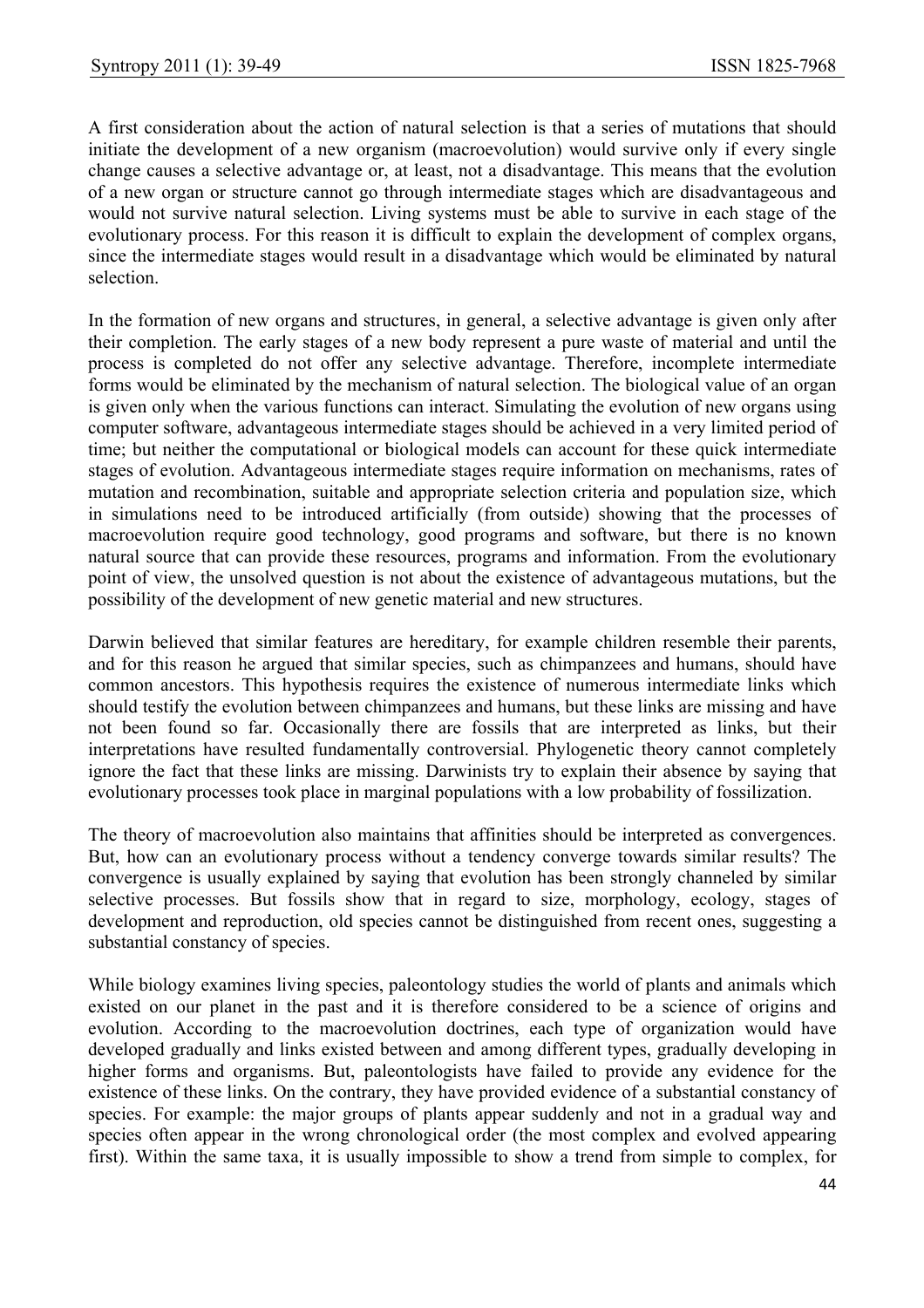example, under the Psilophyton taxa, the oldest forms are the most complex in the stratigraphic sequence. In most cases, family trees can be reconstructed only if we admit the possibility of convergence and reversions (i.e. the return to original features). According to generally accepted studies, spores appear before macrofossils (wood, leaves, etc.). No one knows why this could have happened.

## *2. The syntropic vision of evolution*

The interpretation of the energy/momentum/mass equation produces a representation of the universe based upon two polarities: the big bang and the big crunch. This representation is schematically outlined in Figure 1.



*Figure 1 - Graphical representation of the cosmological interpretation of the energy/momentum/mass equation*

Figure 1 schematically shows the cosmological interpretation of the energy/momentum/mass equation. In summary:

- − On the left, the big bang from which matter, energy, the laws of mechanics and the visible universe governed by the law of entropy started.
- − On the right, the big crunch from which antimatter, anti-energy and the transcendental universe governed by the syntropic laws of life initiate.
- − The expansion rate of the visible universe would gradually decrease, under the effect of the gravitational forces. When it reaches zero the visible universe begins to implode and time is reversed. Similarly, the anti-universe, or transcendental universe, starts from the right with the big crunch, moves backward in time and, when it comes to the point of time reversal, starts to move forward in time.

The energy/momentum/mass equation states that during the big bang there was exactly the same amount of matter and antimatter. The question that physicists ask is: *why do we live in a universe*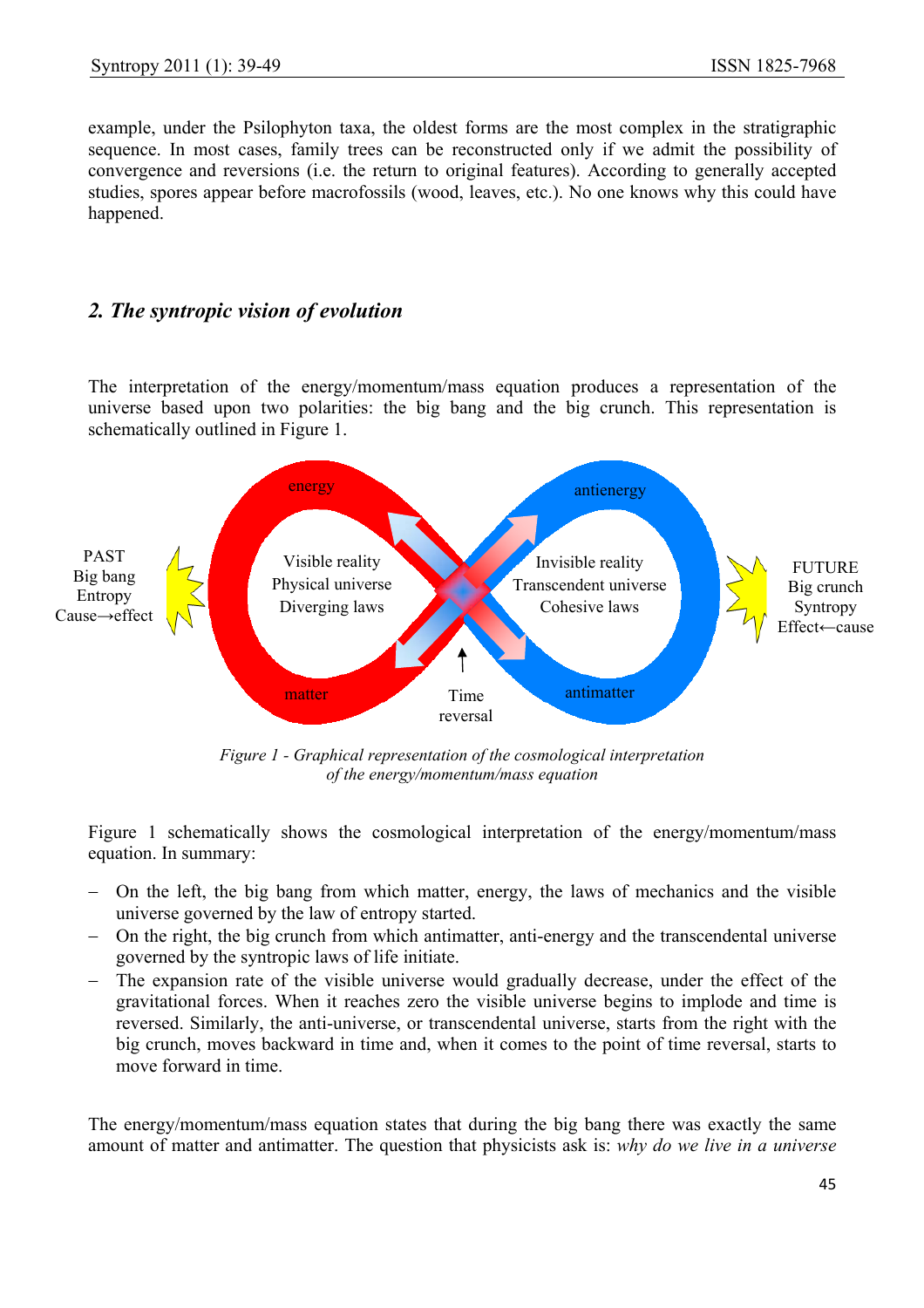*mostly made of matter? What has happened to antimatter*? When the negative, backwards in time, solution of the energy/momentum/mass equation is accepted as valid, antimatter is described as moving backwards in time. At the moment of the big bang the same amount of matter and antimatter was created, antimatter immediately started to move backwards in time, while matter and energy started to move forward, avoiding any interaction and annihilation. According to this equation, the universe consists of the same amount of matter and antimatter, but these two aspect of reality move in opposite directions that come into contact only indirectly through the central point of time reversal (see figure 1). According to this interpretation all that is divergent is governed by the laws of entropy, whereas all that is convergent is governed by the law of syntropy.

Before we venture in the description of how the theory of syntropy explains the evolution of life, it is necessary to understand how the transcendental universe is organized. It is commonly accepted that the big bang was made of highly concentrated and undifferentiated energy that cooled down because of the expansion of the universe and slowly clustered into atoms, galaxies, solar systems and planets, through the action of cohesive forces such as gravitation. Similarly, the big crunch would be made of highly concentrated and undifferentiated anti-energy, which diverges backwards in time and slowly clusters thanks to the opposing forces. Similarly to what happens in the visible universe, it is assumed that the transcendental universe has a complex structure made of a central attractor which corresponds to the moment of the big crunch and smaller attractors increasingly complex in structure, the further one moves from the big crunch. Consequently, the energy that comes from the future (syntropy) would not be undifferentiated, but would be structured in the form of complex attractors hierarchically organized and articulated, with their starting point in the big crunch. Life would be a physical manifestation of these attractors and would represent the organization of the transcendental universe.



*Figure 2 - Example of fractal figures (Images taken from Wikipedia).* 

When attractors interact with entropic systems fractal geometry is obtained. Fractal geometry is fascinating since it recalls the forms and structures of living systems. It is amazing the amount of fractal structures observed in the human body, for example (Vannini, 2005):

1. The coronary arteries and veins have fractal type ramifications. The main vessels branch into a series of smaller vessels which, in turn, branch into even smaller caliber vessels. It seems, moreover, that these fractal structures have a vital role in the mechanics of contraction and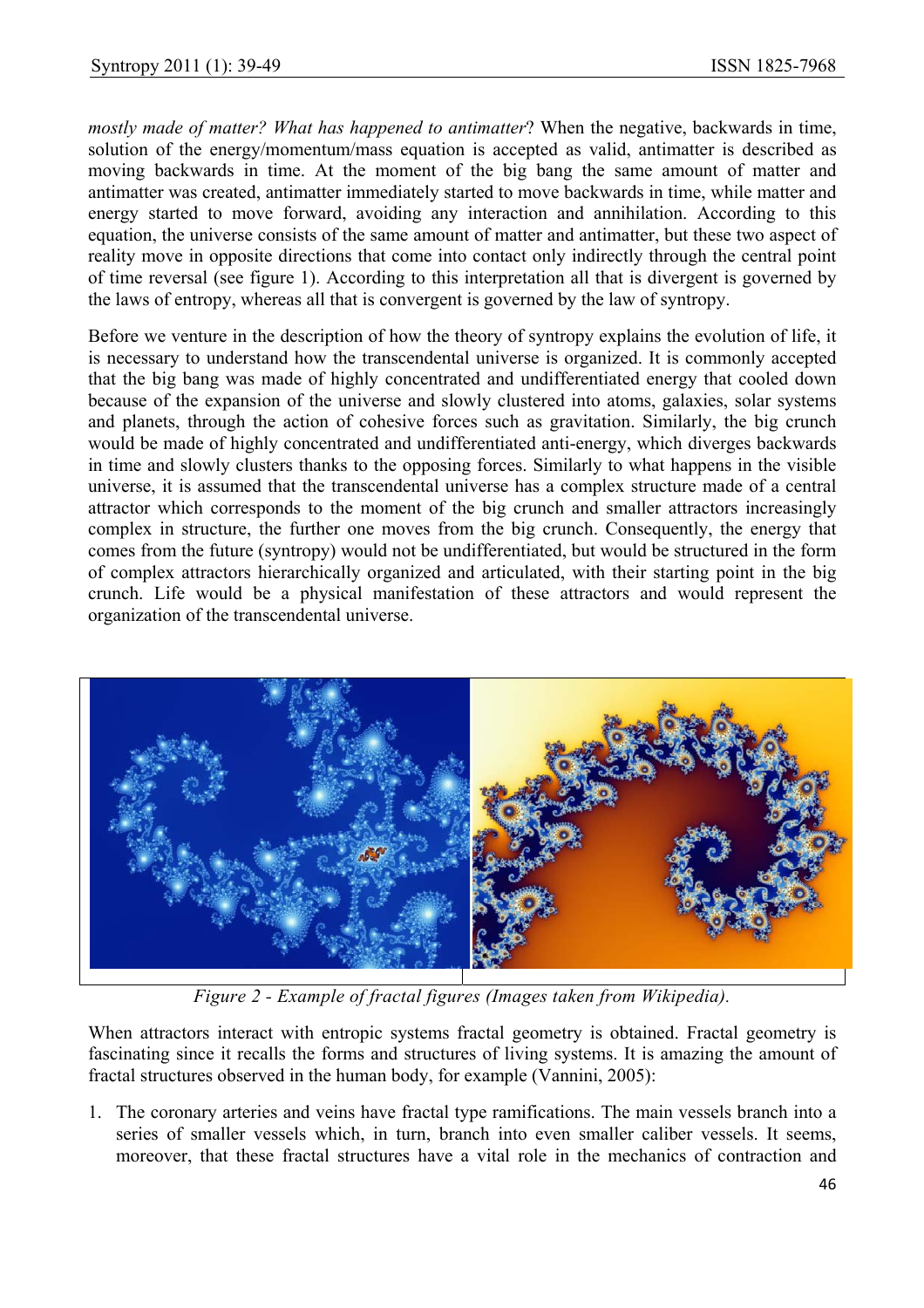conduction of excitatory electrical stimulation. Heart rate spectral analysis shows that the normal beat is characterized by a broad spectrum that resembles fractal geometry.

- 2. Even neurons have a structure similar to fractals: when observed at low magnification asymmetric branches (dendrites) connected with the cell bodies can be seen. At a slightly higher magnification there are smaller branches starting from the larger ones and so on.
- 3. Lungs resemble fractals generated on the computer. Bronchus and bronchi form a tree with multiple branches, whose configuration appears similar in both high and low magnification. By measuring the diameters of the different orders of branching, it is found that the bronchial tree can be described by fractal geometry.

Fractal geometry suggests that the organization and evolution of living systems, tissues, nervous system, organisms and species, is guided by attractors that retroact on living systems from the future, thanks to the properties of retrocausality and syntropy.

The biologist Rupert Sheldrake refers to the theory of René Thom (1923-2002) "*The theory of catastrophes*" which identifies the existence of attractors at the end of any evolutionary process (Thom, 1972). Sheldrake introduces the hypothesis of formative causation according to which morphogenesis (the development of the shape) is guided by attractors, i.e. retrocausal processes. The term comes from the Greek root *morphe/morphic = form* and is used to emphasize the structural aspect. Thom's work introduces the idea that shapes are caused by the future (attractors), i.e. by a mechanism identical to that of Fantappiè's syntropy.

Michelangelo stated that the skill of an artist is to bring out from stone the figure that is already in it. Similarly, the success of living species is to bring out the attractor which is already present in the body, thanks to continuous feedback loops with the future. The theory of syntropy thus leads to the hypothesis that the organization of living systems is guided by attractors that retroact from the future. According to this hypothesis, genes would have the function to receive information from attractors and not to encode information from the past. This would be the reason underlying the incredible stability of the species and their convergence towards common forms, and would also explain the strange results obtained by Driesch in his experiments on embryos of sea urchins, which show that if in a two-cell stage sea urchin a cell is killed, the remaining cell does not give rise to half of a sea urchin, but generates a small but complete organism. Living forms are guided by attractors. They acquire their form from these attractors, regardless of what happened in their past. Consequently, the most powerful way to manipulate living matter is to change its connection with the attractors, which means manipulating its genes.

Another anomalous experimental result, that can be easily explained in terms of attractors, is Sheldrake's discovery that members of the same group, such as animals of the same species, are able to share knowledge, without using any physical transmission. Experiments show that when a mouse learns a task, this same task is learned more easily by each other mouse of the same breed. The greater the number of mice that learn to perform a task, the easier it is for each mouse of the same bread to learn the same task. For example, if thousands of mice are trained to perform a new task in a laboratory in London, similar mice learn to perform the same task more quickly in laboratories all over the world. This effect occurs in the absence of any known connection or communication between the laboratories. The same effect is observed in the growth of crystals. In general, the ease of crystallization increases with the number of times that the operation is performed, even when there is no way in which these nuclei of crystallization may have been moved from one place to another infecting the different solutions.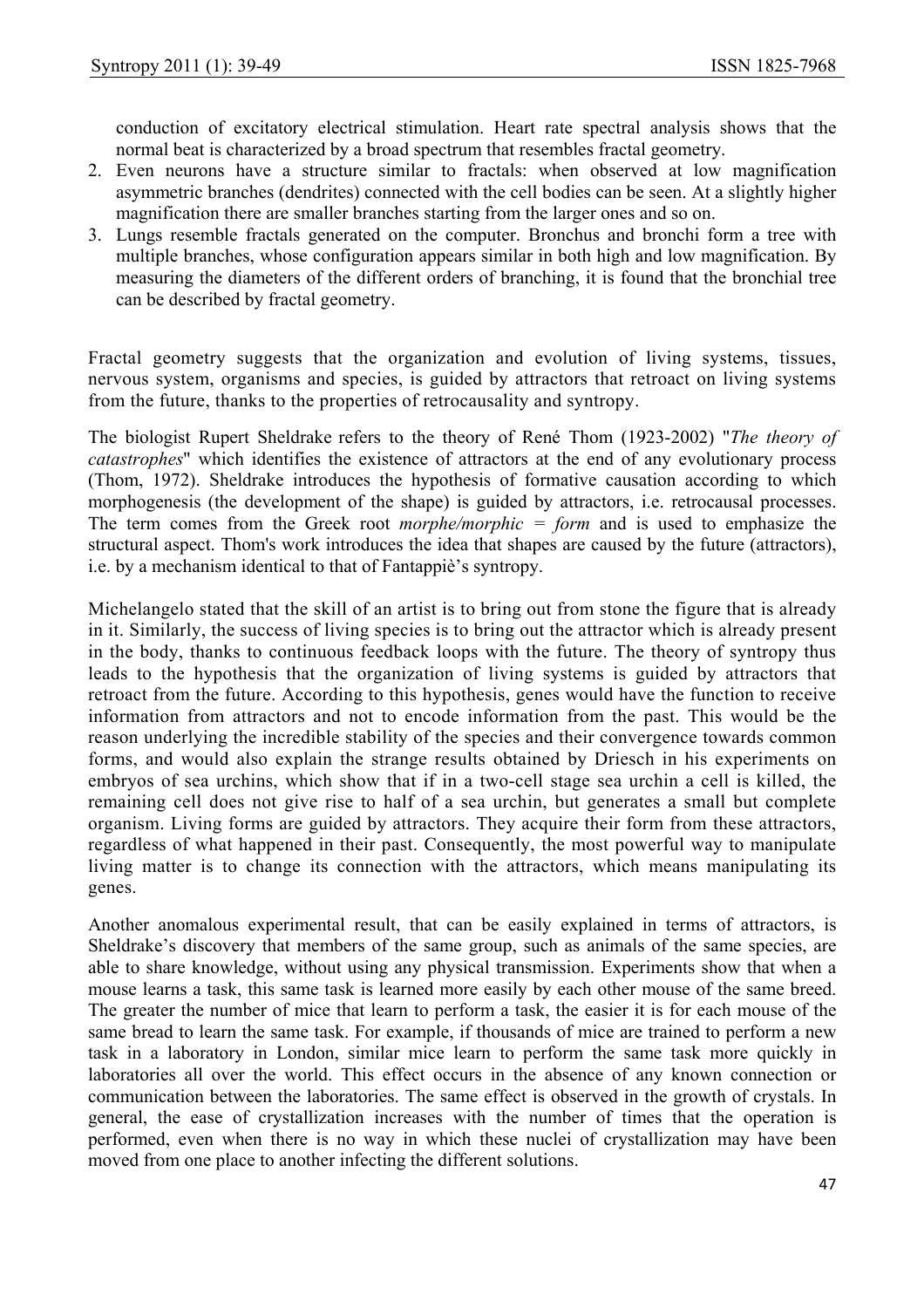In order to explain this strange results Sheldrake introduced the concept of morphogenetic field:

*Today, gravitational effects and electromagnetic ones are explained in terms of fields. While Newtonian gravity rose somewhat unexplained by material bodies and spread into space, in modern physics fields are the primary reality and by using fields we try to understand both material bodies and the space between them. The picture is complicated by the fact that there are several different types of field. First there is the gravitational field, identified in the theory of general relativity as the geometry of space-time that is curved in the presence of matter. Then there is the electromagnetic field, in which electric charges are localized and in which electromagnetic radiation propagates in the form of waves. According to quantum theory, these waves consist of particles called photons which are provided with a field. Third, the quantum field theory (QFT) considers subatomic particles such as fields. Each particle has its own type of field: for example, a proton is a quantum field of proton-antiproton and an electron an electron-positron field, and so on*  (Sheldrake, 1981)*.* 

Sheldrake's morphogenetic fields are a combination of the concepts of fields and energy. Energy can be considered the cause of change, the field can be considered the project, the way in which change is guided. Fields have physical effects, but are not themselves a type of energy, they act as attractors guiding energy in a geometric or spatial organization.

The theory of syntropy translates "*morphogenetic fields*" in "*morphogenetic attractors*" or "*morphogenetic retrocausality*" and agrees with Sheldrake's conclusions on morphogenetic fields, which would be at the basis of formative causation. Attractors are the cause of morphogenesis, evolution and the maintenance of the shape of living systems at all levels of complexity, not only on the surface, but also in internal processes.

The theory of syntropy shows that retrocausality, i.e. attractors that retroact from the future, explain in a causal way the mysteries of life. According to the theory of syntropy, life is guided by attractors, which causally act from the future, with properties similar to those described by Driesch's entelechy, and which follow fractal geometry. Attractors would drive the evolution and growth of living systems within morphogenetic fields. Even if attractors explain morphogenesis they are not the only cause. For example, in order to build a house we need building materials and a project (an attractor) which determines the shape of the house. If the project is different, the same building material can be used and produce a different house. When building a house there is a field that corresponds to the project. The project is not present in building materials, which can therefore be used in many different type of projects. The project gives stability and leads the building material to converge and cooperate together, despite individual differences. There is something that keeps parts together, something that contrasts the divergent forces of the law of entropy, and these are the cohesive forces of syntropy. This example can be extended to cells, organs, trees, and living systems in general. For each species, for each type of cell and organ there is at least one attractor which coincides with what is normally called a field. Each morphogenetic field would correspond to an attractor that drives the living system towards a specific form and evolution.

In 1942, Conrad Waddington coined the term epigenetics in order to describe the branch of biology that studies the causal interactions between genes and phenotypes, i.e. the physical manifestation of the body. According to epigenetics, phenotypes are the result of inherited genetic mutations. These mutations last for the entire life and can be transmitted to the following generations through cell divisions. However, the hypothesis that the features of life can be added by means of random